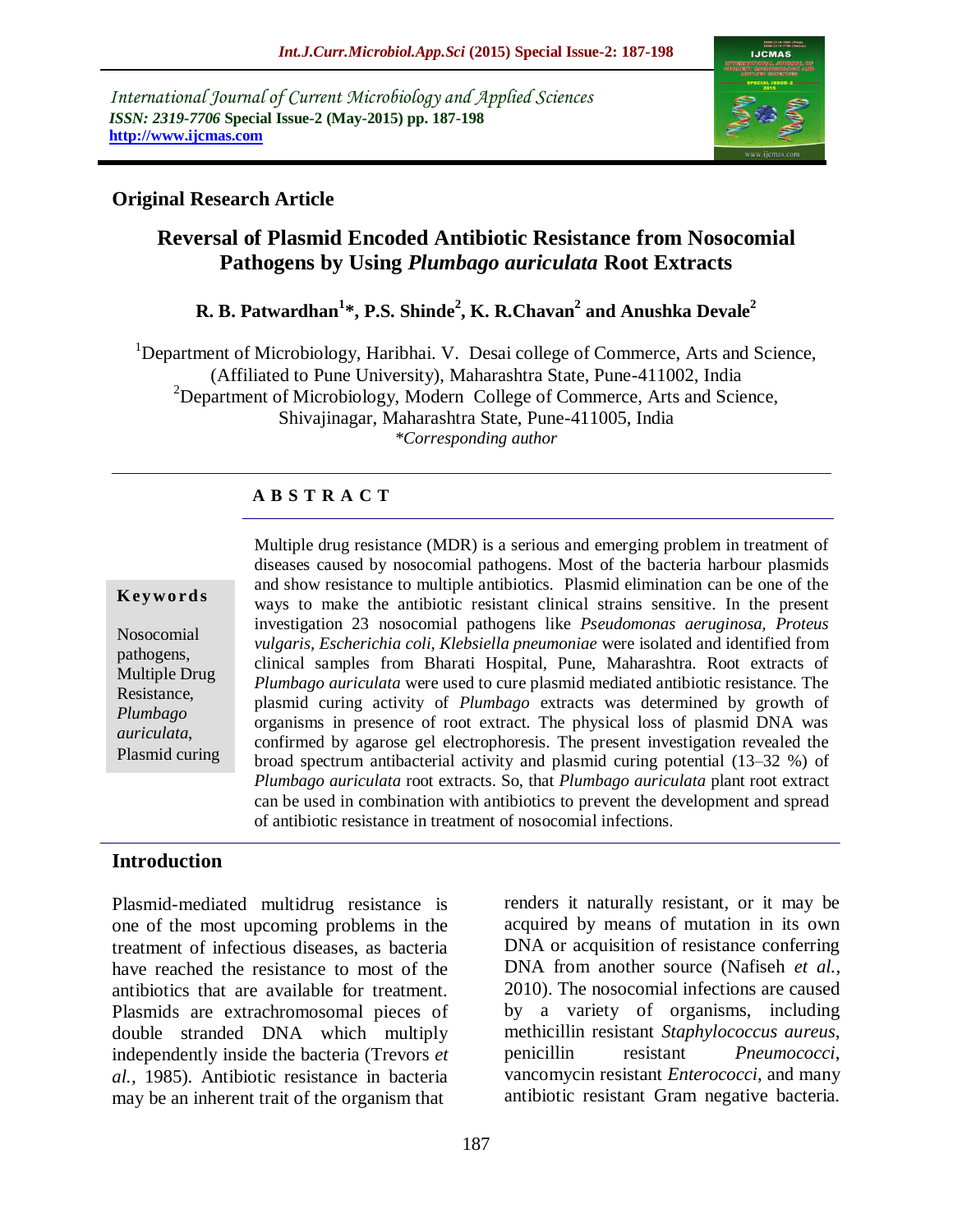One of the ways to minimize plasmid transmission of antibiotic resistance is to eliminate the plasmids. This process is known as plasmid curing and many compounds have been shown to be capable of causing this effect (Jayasimha *et al.,*  2014). Majority of the plasmid curing agents are of synthetic origin includes acridine dyes, ethidium bromide and sodium dodecyl sulphate, acridine orange, acriflavine are unsuitable due to their toxicity or mutagenic nature (Shriram, *et al.,* 2010). There is constant need of developing novel curing agents which are more effective and at the same time non toxic. So, the solution to this problem would be the use of plant derived secondary compounds which would show promising activity against multiple-drug resistant bacteria and cause reversal of antibiotic resistance the naturally occurring quinones constitute a major class of bioactive compounds which can serve as potential plasmid eliminating agents (Shriram *et al.,* 2010). Various herbal extracts from plants like *Cinnamomum verum, Zingiber officinale, Nigella sativa, Piper nigrum, Plumbago zeylenica*, etc. containing phenol (eugenol), tannins, flavonoids, terpenoids, napthoquinones, alkaloid, saponin could be used for plasmid curing (Ibtisam *et al.,* 2011).

The family *plumbaginaceae* is distributed as a weed in before tropical tropical and subtropical countries of the world. It consists of 10 genera and 280 species. The genus *Plumbago* includes 3 species, namely *Plumbago indica L.*, *P. auriculata* (*P. capensis L*.), and *P. zeylanica* which are distributed in India. *P. auriculata* belongs to *Plumbaginaceae* family present in all over India. Plumbagin is naturally occurring yellow coloured pigment (2-methyl-5 hydroxy-1, 4 napthoquinone) mainly present in roots of *Plumbago* which possess antimicrobial activity (Patwardhan *et al.,*

2015). The use of plasmid-curing herbal extract of *Plumbago* plant in combination with antibiotics could be used to inhibit the development and spread of antibiotic resistance encoded by antibiotic resistant Rplasmids.

# **Materials and Methods**

### **Successive extraction by Soxheletion**

*Plumbago auriculata* roots (in powder form) were extracted by successive extraction by using Soxhelet apparatus with petroleum ether, chloroform, acetone and ethanol at boiling temperature for the treatment of 24 hours with each solvent.

Solvents were used according to eluotropic series based on polarity. The extracts were filtered and concentrated to dryness under reduced pressure on a rotary evaporator. After evaporation of the solvents, extracts were dissolved in 10 ml DMSO and evaluated for their antibacterial potential.

### **Microbial strains and culture conditions used**

Nosocomial pathogens from clinical samples (urine, pus) were obtained from the Department of Microbiology, Bharti Hospital, Pune (India) and identified on the basis of morphological, cultural and biochemical characteristics according to the<br>Bergey's Manual of Systematic Bergey's Manual of Systematic Bacteriology (Kloos and Schleifer, 1986).

### **Chemicals and media**

Antibiotic powders were obtained from Parke-Davis, Ltd. Mumbai, India. Antibiotic discs, Luria agar/broth, Muller Hinton agar/broth were purchased from Hi-Media Lab Ltd, Mumbai, India.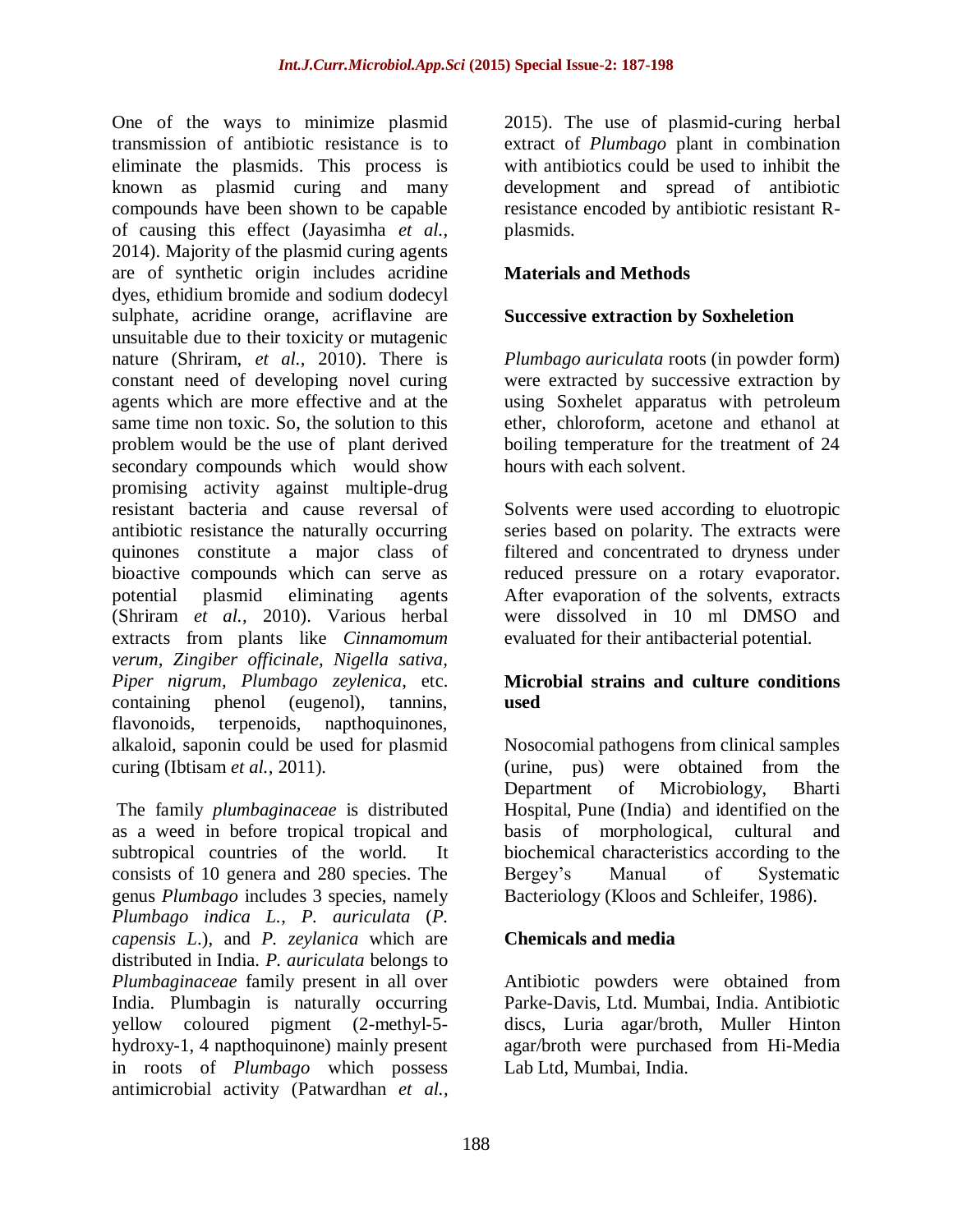### **Determination of antibacterial activity by disc diffusion**

Antibacterial susceptibility testing was performed by the Kirby - Bauer disc diffusion method according to clinical laboratory standards Institute guidelines (CLSI). About  $10^5$  cells from overnight grown culture were spread on Luria agar plates. Polydiscs containing antibiotics (Don Whitley Scientific Equipments, Mumbai, India) were placed on the plates. The zones of inhibition around the antibiotic discs were measured after incubation at 37°C for 24 hr. The cultures were assigned as resistant or sensitive by using CLSI standards..

### **Minimal inhibitory concentration (MIC) of antibiotics**

MIC of each culture was performed at different antibiotic concentrations employing double dilution agar plate method and concentration range for each antibiotic used was  $1-1024 \text{ µg}$  / ml (Dhakephalkar and Chopade *et al.,* 1994). Plates of different antibiotic concentration were prepared using 20 ml of sterile molten Mueller Hinton agar. 2µl of 16 hrs old culture, O.D. of which was adjusted to 0.5 McFarland units  $(10^5 \text{ cells})$  was spot inoculated on the plates which were incubated at 37°C for 16–18 hrs. The development of colonies on the plates indicated resistance to the antibiotic added. MIC was interpreted as the lowest concentration of the antibiotic showing complete inhibition of growth.

### **Antibacterial activity MIC by E test**

The Modified E-test (Ingroff *et al.,* 1996) has been developed to provide a direct quantification of antibacterial susceptibility by using single plate. It consists of a predefined, continuous, and exponential

gradient of antimicrobial agent concentrations on the discs. A modified E test was used to determine MIC of active compound. Bacterial strains of *S. aureus, E. coli, P. aeruginosa* and *K. pneumoniae* were tested against the active compound by modified E test on Mueller Hinton Agar in petri plates. Bacterial isolates were grown overnight on nutrient agar at 37°C. O.D. was adjusted to  $0.5$  McFarland unit  $(10^5$ cells/ml). The plates were inoculated by dipping a sterile swab into the cell suspension and spreading it across the surface of the agar in all three directions. The discs containing varying concentrations of active compound  $(250-1600 \text{ µg} / \text{ml})$ were placed on the plate in ascending order. The plates were incubated at 37°C and read after 48 h. The MIC of active compound root extracts was recorded as the drug concentration at the point where dense colonial growth intersected the disc.

Plasmid isolation was performed by Kado & Liu (1981) method and plasmid DNA isolation was detected by horizontal agarose gel electrophoresis by Sambrook & Maniatis (1989) method.

### **Curing of antibiotic resistance genes on plasmid**

The plasmid curing was performed by the method given by Deshpande *et al.* (2001). The culture was grown in the presence of a curing agent at the specified concentration (250-4000  $\mu$ g / ml) for 24 hr at 37 °C and then plated on Luria agar plates to obtain well isolated colonies. The isolated colonies were inoculated on Luria agar plate to get the master plate. The colonies from master plate were then replica plated on Luria agar containing antibiotics. The colonies formed on Luria agar master plate and failed to grow in presence of a particular antibiotic were considered as putative cured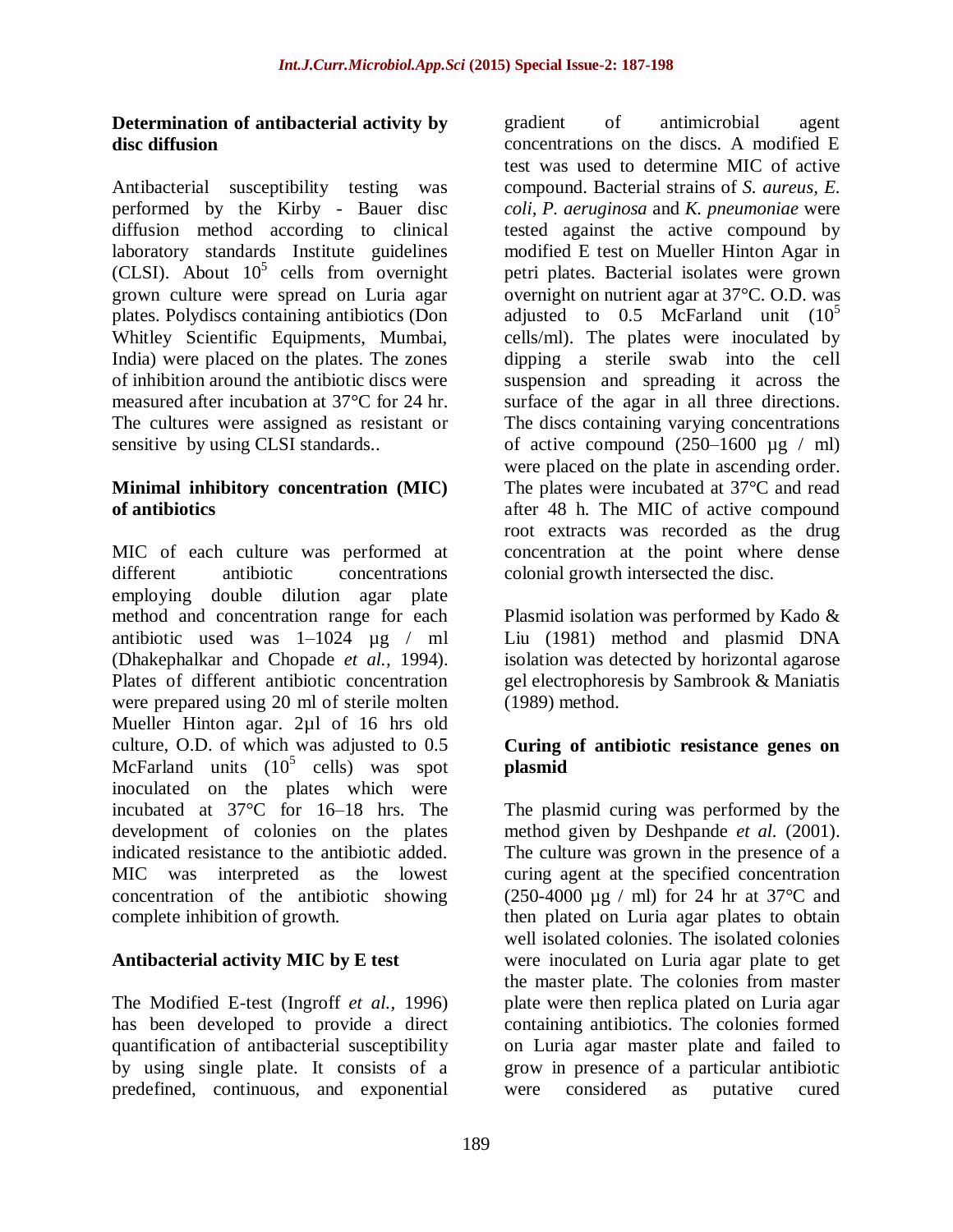derivatives. Plasmid curing was performed in strains *P. aeruginosa, E. coli, K. pneumonia* and *P. vulgaris*. The percentage curing efficiency was expressed as number of colonies with cured phenotype per 100 colonies tested. The physical loss of plasmid in the cured derivative was confirmed by agarose gel electrophoresis of the plasmid DNA preparation of respective cultures. Antibiotic sensitive cured colonies were also tested for loss of resistance to antibiotics by using polydiscs. The experiment was performed in duplicate.

### **Results and Discussion**

Twenty three bacterial strains were isolated from clinical specimens like urine and pus. These strains were identified as *Escherichia coli* (6), *Klebsiella pneumoniae* (5), *Pseudomonas aeruginosa* (6), *Staphylococcus aureus* (4) *Proteus vulgaris* (1) and *Enterobacter cloacae* (1) (Table 1) Maximum strains (18) were isolated from urine sample. Antibiotic resistance profile studied by polydisc diffusion method revealed that majority of bacterial isolates were found to be resistant to multiple antibiotics (Table 2).

Root extracts of *Plumbago auriculata* used extensively in alternative medicines were tested for their ability to inhibit bacterial strains of clinical origin. Table 3 describes broad spectrum antibacterial activity of organic extracts of *Plumbago auriculata* roots in different solvents like ethanol, chloroform, acetone and petroleum ether. Strong antibacterial activity of *Plumbago* extracts was observed against *Proteus vulgaris* and *Klebsiella pneumoniae*  followed by *E. coli* in ethanol extract. However, Plumbago root extracts showed less activity against *Pseudomonas aeruginosa*. Crude ethanol root extract demonstrated higher antibacterial activity

compared to chloroform, acetone or petroleum ether root extracts. Thus, the present study demonstrates broad spectrum antibacterial activity of *Plumbago auriculata* root extracts.

*P. auriculata* root extract contains a wide range of naphthoquinones including plumbagin (Table 4). Antimicrobial activity of plumbagin had been previously reported (Hook et al., 2014).

Plasmid curing activity of these extracts in different solvents was tested against Rplasmids in between multi resistant clinical isolates (Table 6). Among all four extracts tested, *P. auriculata* ethanol root extract demonstrated maximum plasmid curing activity than petroleum ether, chloroform and acetone extracts against all multidrug resistant clinical isolates tested. *P. auriculata* root extracts cured plasmids in *P. aeruginosa* with 13%, E. coli with 15%, *P. vulgaris* with 32% and *K. pneumoniae* with 30% curing efficiencies. Plasmid curing was also performed with acridine orange a conventional plasmid curing agent and plumbagin; which is one of the main naphthoquinone of *P. auriculata* (Table 7). It was found that plasmid curing efficiency in all the clinical nosocomial pathogens by using crude root extract of *P. auriculata* was found to be more as compared to plumbagin and acridine orange.

Maximum curing efficiency was found in *P. vulgaris* (32%). Acridine orange was unable to eliminate plasmid from *P. aeruginosa*. After plasmid elimination all cured nosocomial strains were tested for their antibiotic susceptibility pattern by using antibiotic polydiscs. They were found to be more sensitive to the different antibiotics tested than wild type non cured strains. It was confirmed by results of replica plate technique (Table 5; Fig. 1). Agarose gel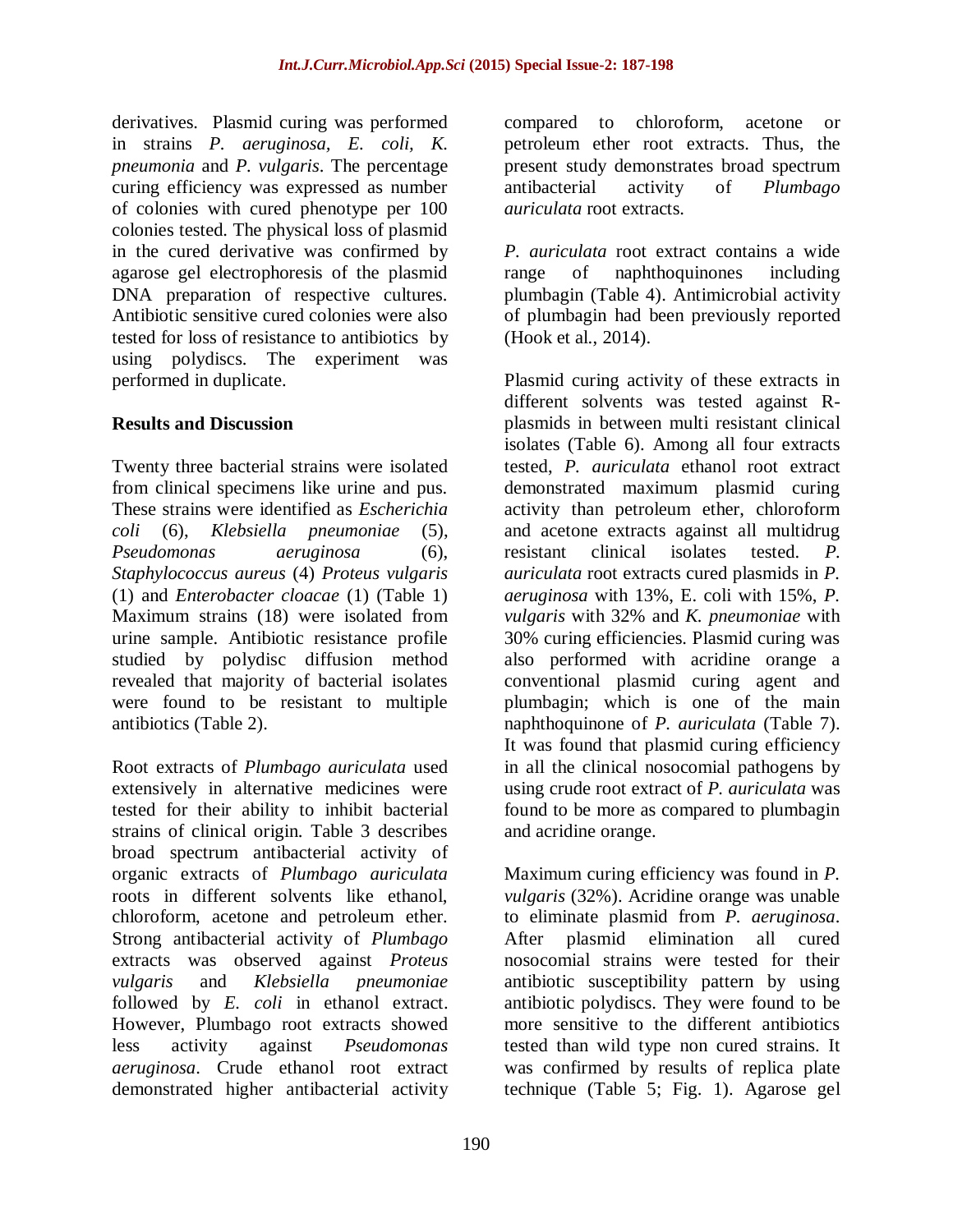electrophoresis showed absence of plasmids in the cured derivatives.

Today huge emergence of multi-drug resistant (MDR) nosocomial pathogenic bacteria is major problem throughout the world. There is an urgent need to discover new therapeutics that would be effective against MDR nosocomial pathogens. The present research indorsed that herbs with unique secondary metabolites like naphthoquinones could be considered as potential candidates for developing new antimicrobial drugs.

Microbial resistance to antibiotics is usually mediated through resistant gene encoded bacterial plasmids. Majority of conventional plasmid curing agents of synthetic origin are unsuitable for therapeutic application due to their toxicity or mutagenic nature. Thus, there is a constant need of identifying novel curing agents that are more effective and non toxic. (Khderet.al, 239010) The present results have offered *Plumbago auriculata* as a new and safe plasmid curing agent.

Antibiotic resistance causes great therapeutic and economic burden in the treatment of infectious diseases and it may threaten the success of antimicrobial chemotherapy. It is estimated that antibiotic resistance increase the hospital stay and morbidity rate two-fold (Schelz *et al.,* 2010). The present piece of work may prove to be beneficial for searching novel potential phyto-therapeutic plasmid curing agents against multiple drug resistant bacterial strains and reversal of their plasmidmediated-resistance.

There are previous reports of antiinflammatory and antioxidant activity of *Plumbago auriculata* (Dorni *et al.,* 2006). Antimicrobial activity of *P. zeylanica* root extracts has been reported (Patwardhan *et* 

*al.,* 2015) but there are no previous reports on antibacterial activity of this *P. auriculata*. We report here for the first time the broad spectrum antibacterial activity of *Plumbago auriculata* against pathogenic Gram negative bacteria *Proteus vulgaris, Klebsiella pneumoniae, E. coli* and *Pseudomonas aeruginosa*. Few reports have appeared in recent years about the reversal of antibiotic resistance in bacteria after treatment with certain plant extracts (Lee *et al.,* 1998). However, such activity for root extracts of *P. auriculata* is reported for the first time. In the present study plasmid curing by *P. auriculata* root extracts is at much higher frequency  $(13 - 32 \%)$ , therefore it can be a genuine plasmid curing agent. Cured derivatives were found to be more sensitive than wild type strains which was proved by replica plate technique. Agarose gel electrophoresis revealed presence of plasmids in wild type strain but absence of plasmids in the cured derivative which was the physical confirmation of plasmid curing effected by *P. auriculata* root extracts.

These finding resulted in the possibility of a new type of combination between antibiotics and potential drugs effective against plasmid encoded multiple antibiotic resistance. Identification of a novel curing agent derived from plant is significant, since majority of natural products are nontoxic to humans and environment.

Previous reports of plant derived curing agents are limited. *Plumbago auriculata* plant contains terpenoids, napthoquinones and other secondary metabolites. In the present investigation, we have shown that the crude extract of *Plumbago auriculata* roots could effectively eliminate R-plasmids from Gram-negative strains of clinical origin. The frequency of spontaneous loss for such plasmids has been known to be less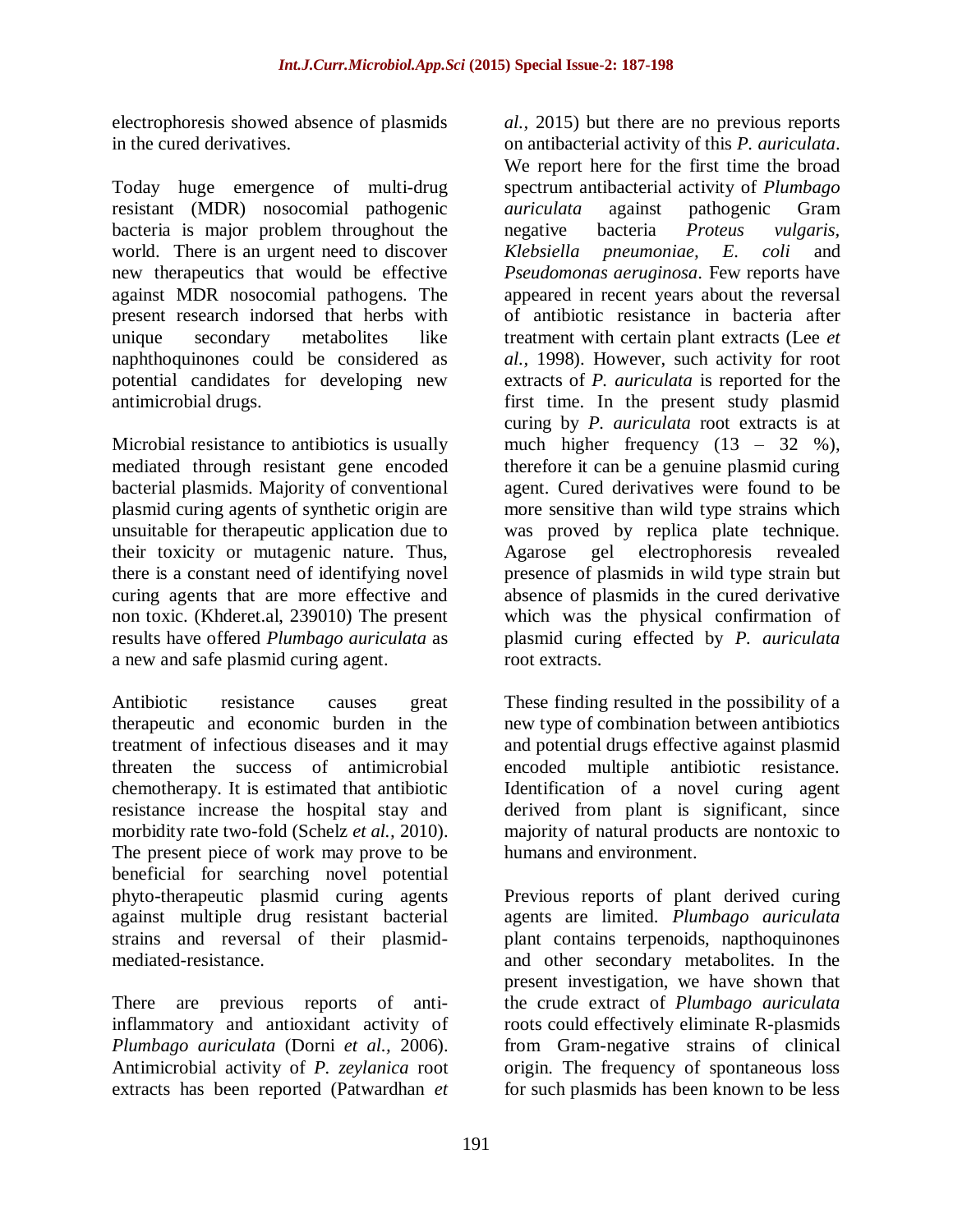than one in  $10^6$  cells. In comparison, the antibiotic resistance curing efficiencies observed in present study were extremely (13-32 %) after high. Plumbagin from *Plumbago auriculata* cured R-plasmids in *E. coli* (Lakshmi *et al.,* 1987).

| Strain                      | Source |
|-----------------------------|--------|
| Pseudomonas aeruginosa (6)  | Urine  |
| <i>Proteus vulgaris</i> (1) | urine  |
| Escherichia coli (6)        | Pus    |
| Klebsiella pneumoniae (5)   | Urine  |
| Enterobacter cloacae (1)    | Urine  |
| Staphylococcus aureus (4)   | Urine  |

### **Table.1** Bacterial strains used





A:Master plate-Luria agar B:Replica plate-Luria agar with gentamycin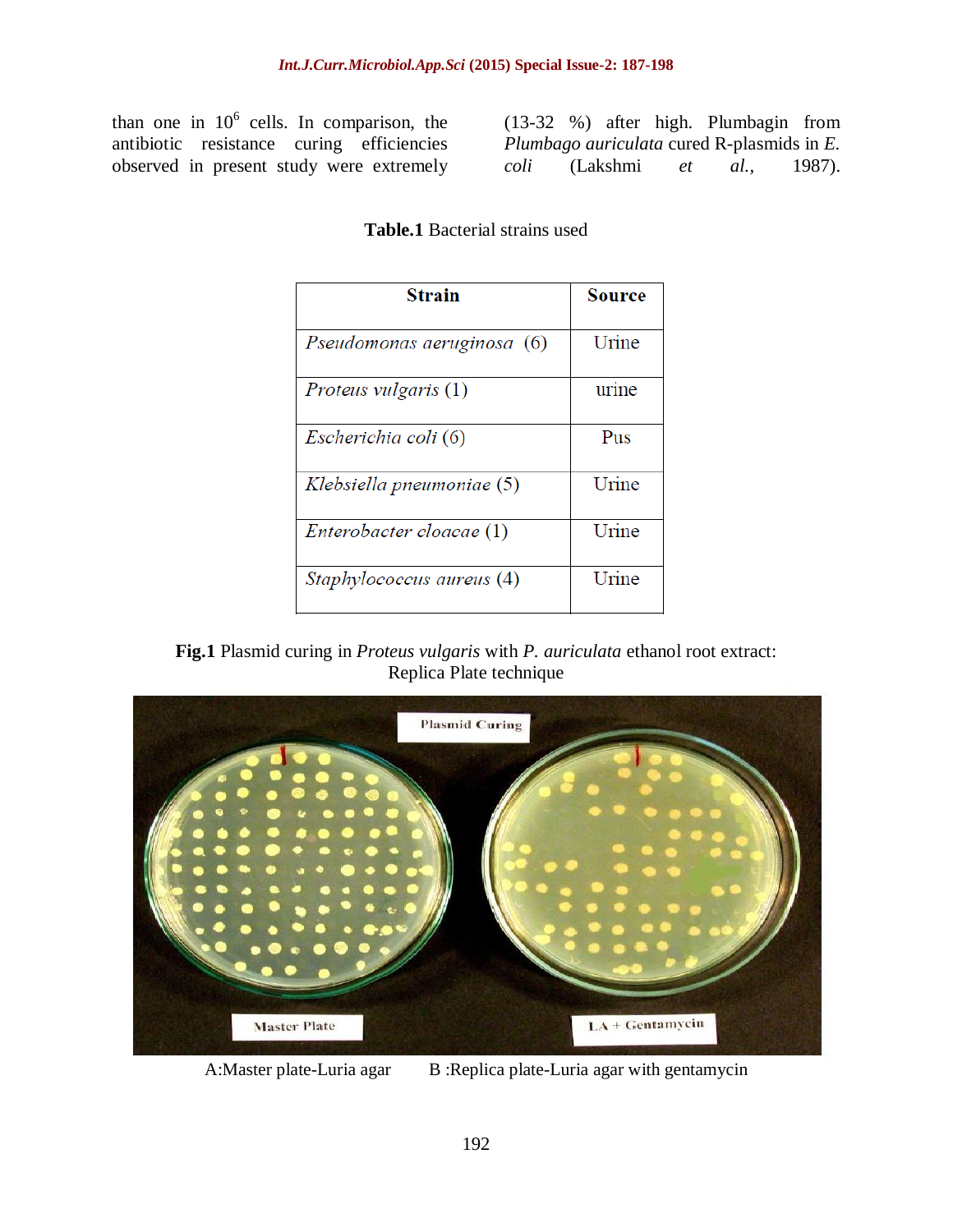| <b>Antibiotic</b>      | % strains showing antibiotic resistance |                    |                    |                   |                |                       |  |  |  |
|------------------------|-----------------------------------------|--------------------|--------------------|-------------------|----------------|-----------------------|--|--|--|
|                        | <b>Enterobacter</b>                     | <b>Pseudomonas</b> | <b>Escherichia</b> | <b>Klebsiella</b> | <b>Proteus</b> | <b>Staphylococcus</b> |  |  |  |
|                        |                                         | aeruginosa         | coli               | pneumoniae        | vulgaris       | aureus                |  |  |  |
| $\beta$ lactam         |                                         |                    |                    |                   |                |                       |  |  |  |
| Penicillin             | 100%                                    | 25%                | 25%                | 25%               | 25%            | 25%                   |  |  |  |
| Ampicillin             | 100%                                    | 25%                | 75%                | 80%               | 75%            | 50%                   |  |  |  |
| Amoxicillin            | 100%                                    | 75%                | 100%               | 75%               | 75%            | 25%                   |  |  |  |
| Piperacillin           | 100%                                    | 25%                | 100%               | 50%               | 75%            | 75%                   |  |  |  |
| Cefotaxime             | 100%                                    | 100%               | 100%               | 75%               | 50%            | 25%                   |  |  |  |
| Ceftazidime            | 100%                                    | 100%               | 100%               | 100%              | 100%           | 25%                   |  |  |  |
| Ceftriazone            | 100%                                    | 100%               | 100%               | 80%               | 100%           | 25%                   |  |  |  |
| Cefuroxime             | 100%                                    | 100%               | 100%               | 100%              | 100%           | 25%                   |  |  |  |
| <b>Aminoglycosides</b> |                                         |                    |                    |                   |                |                       |  |  |  |
| Amikacin               | 100%                                    | 25%                | 60%                | 40%               | 100%           | 25%                   |  |  |  |
| Gentamycin             | 100%                                    | 25%                | 25%                | 40%               | 100%           | 25%                   |  |  |  |
| Streptomycin           | 100%                                    | 25%                | 25%                | 25%               | 100%           | 50%                   |  |  |  |
| Tobramycin             | 100%                                    | 25%                | 40%                | 60%               | 100%           | 25%                   |  |  |  |
| <b>Quinolones</b>      |                                         |                    |                    |                   |                |                       |  |  |  |
| Ciprofloxacin          | 100%                                    | 75%                | 60%                | 80%               | 100%           | 25%                   |  |  |  |
| Lomefloxacin           | 100%                                    | 25%                | 25%                | 25%               | 100%           | 25%                   |  |  |  |
| Nalidixic acid         | 100%                                    | 25%                | 25%                | 25%               | 100%           | 25%                   |  |  |  |
| Norfloxacin            | 100%                                    | 50%                | 60%                | 40%               | 100%           | 25%                   |  |  |  |
| Ofloxacin              | 100%                                    | 25%                | 25%                | 25%               | 100%           | 25%                   |  |  |  |
| Sparfloxacin           | 100%                                    | 25%                | 25%                | 25%               | 100%           | 50%                   |  |  |  |
| <b>Tetracyclines</b>   |                                         |                    |                    |                   |                |                       |  |  |  |
| Doxycycline            | 100%                                    | 25%                | 25%                | 50%               | 100%           | 25%                   |  |  |  |
| Tetracycline           | 100%                                    | 25%                | 25%                | 25%               | 100%           | 50%                   |  |  |  |
| <b>Phenolics</b>       |                                         |                    |                    |                   |                |                       |  |  |  |
| Chloramphenicol        | 100%                                    | 25%                | 25%                | 25%               | 100%           | 25%                   |  |  |  |
| <b>Others</b>          |                                         |                    |                    |                   |                |                       |  |  |  |
| Erythromycin           | 100%                                    | 25%                | 25%                | 25%               | 100%           | 25%                   |  |  |  |
| Rifampicin             | 100%                                    | 25%                | 50%                | 25%               | 100%           | 50%                   |  |  |  |
| Polymyxin B            |                                         |                    | 20%                | 25%               | 100%           |                       |  |  |  |

## **Table.2** Determination of degree of antibiotic resistance in clinical pathogenic bacteria

Zone diameter interpretive standards were used as per National Committee for Clinical Laboratory Standards (NCCLS, 2002) CLSI.

-: Culture sensitive to the antibiotic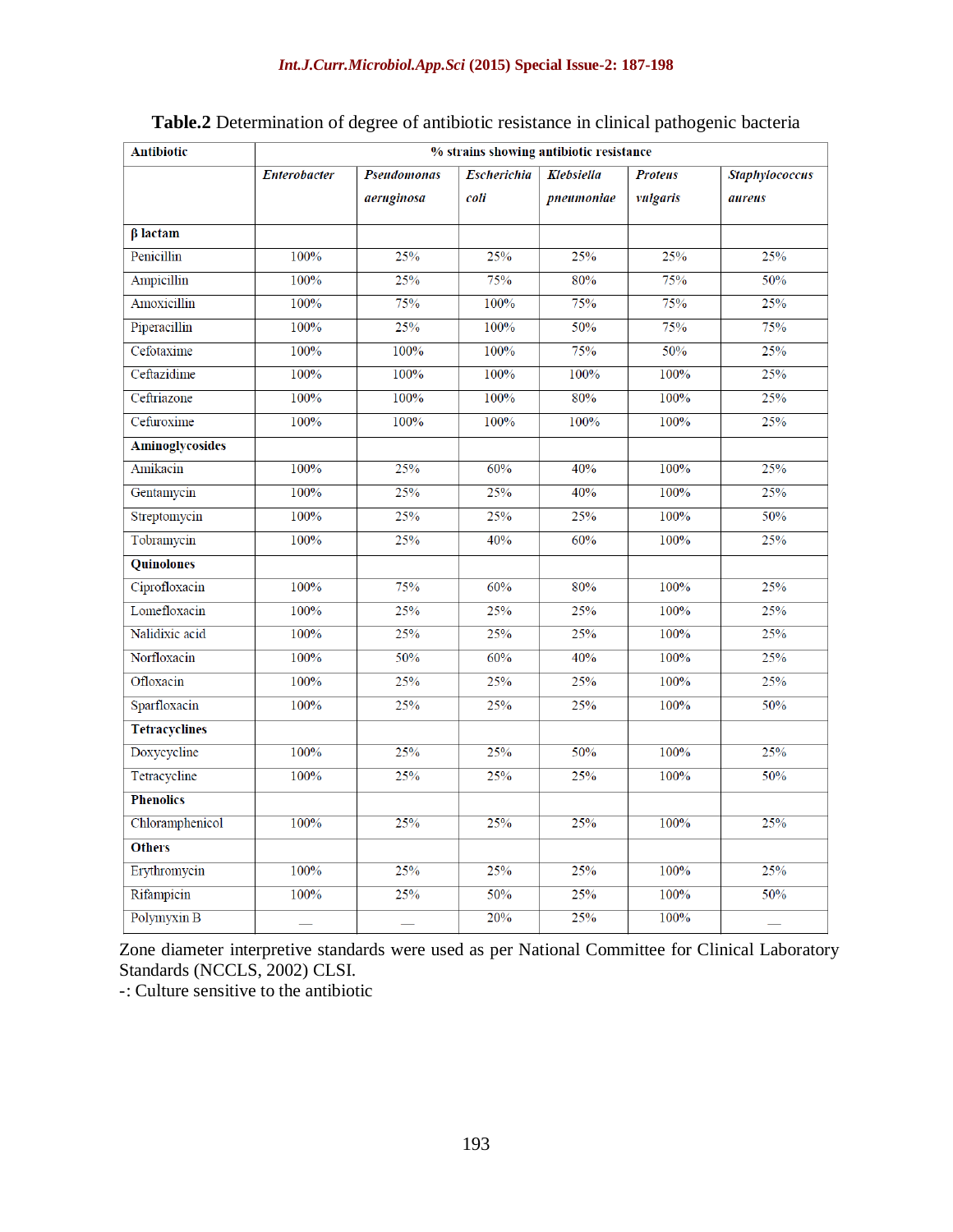#### *Int.J.Curr.Microbiol.App.Sci* **(2015) Special Issue-2: 187-198**

# **Table.3** Antibacterial activity of *P. auriculata* root extract

|                      |     | Inhibition zone diameter (mm) of P. auriculata root extract in |                       |      |      |                    |      |      |      |                 |     |      |      |      |                         |     |      |      |      |      |
|----------------------|-----|----------------------------------------------------------------|-----------------------|------|------|--------------------|------|------|------|-----------------|-----|------|------|------|-------------------------|-----|------|------|------|------|
| <b>Test organism</b> |     |                                                                | Ethanol ( $\mu$ g/ml) |      |      | Chloroform (ug/ml) |      |      |      | Acetone (µg/ml) |     |      |      |      | Petroleum ether (µg/ml) |     |      |      |      |      |
|                      | 250 | 500                                                            | 1000                  | 2000 | 4000 | 250                | 500  | 1000 | 2000 | 4000            | 250 | 500  | 1000 | 2000 | 4000                    | 250 | 500  | 1000 | 2000 | 4000 |
| P. aeruginosa        |     |                                                                |                       | 7.4  | 9.5  |                    |      |      | 5.4  | 7.2             |     |      |      | 3.6  | 8.3                     |     |      |      | 6.2  | 8.9  |
| P. vulgaris          |     | 14                                                             | 17.6                  | 19   | 22.4 |                    | 12.8 | 15.4 | 17.3 | 20.4            |     | 13.3 | 14.6 | 18   | 20.8                    |     | 15.1 | 16.6 | 17.1 | 19.3 |
| E. coli              |     |                                                                | 11                    | 12.4 | 13.6 |                    |      | 10.3 | 11.7 | 12.8            |     |      | 9.7  | 12.7 | 13.2                    |     |      | 10.2 | 11.4 | 12.7 |
| K. pneumoniae        |     | 15                                                             | 16.8                  | 18.6 | 21.7 |                    | 14   | 14.8 | 15.6 | 16.9            |     | 12.3 | 12.8 | 14.6 | 17.5                    |     | 13   | 15.8 | 17.6 | 20.7 |

-: No zone of inhibition at the bottom of table

# **Table.4** Chemical constituents of *Plumbago auriculata*

| <b>Class</b>    | Reference                                                                                                                                          |                       |  |  |  |
|-----------------|----------------------------------------------------------------------------------------------------------------------------------------------------|-----------------------|--|--|--|
| Napthoquinones  | Plumbagin, 3-O- methyldroseron, Isoshinalone, 6- hydroxyl<br>plumbagin, Chitranone, Maritinone epi-isoshinanolone, 5<br>hydroxy 1,4 naphthoquinone | Hook. et al (2014)    |  |  |  |
| <b>Steroids</b> | Sitosterol and 3-O-glucosylsitosterol,<br>Plumbagic and Palmitic acids                                                                             | De Paiva et al (2005) |  |  |  |
| Terpenoids      | Lupeol, Lupeol acetate                                                                                                                             | De Paiva et al (2005) |  |  |  |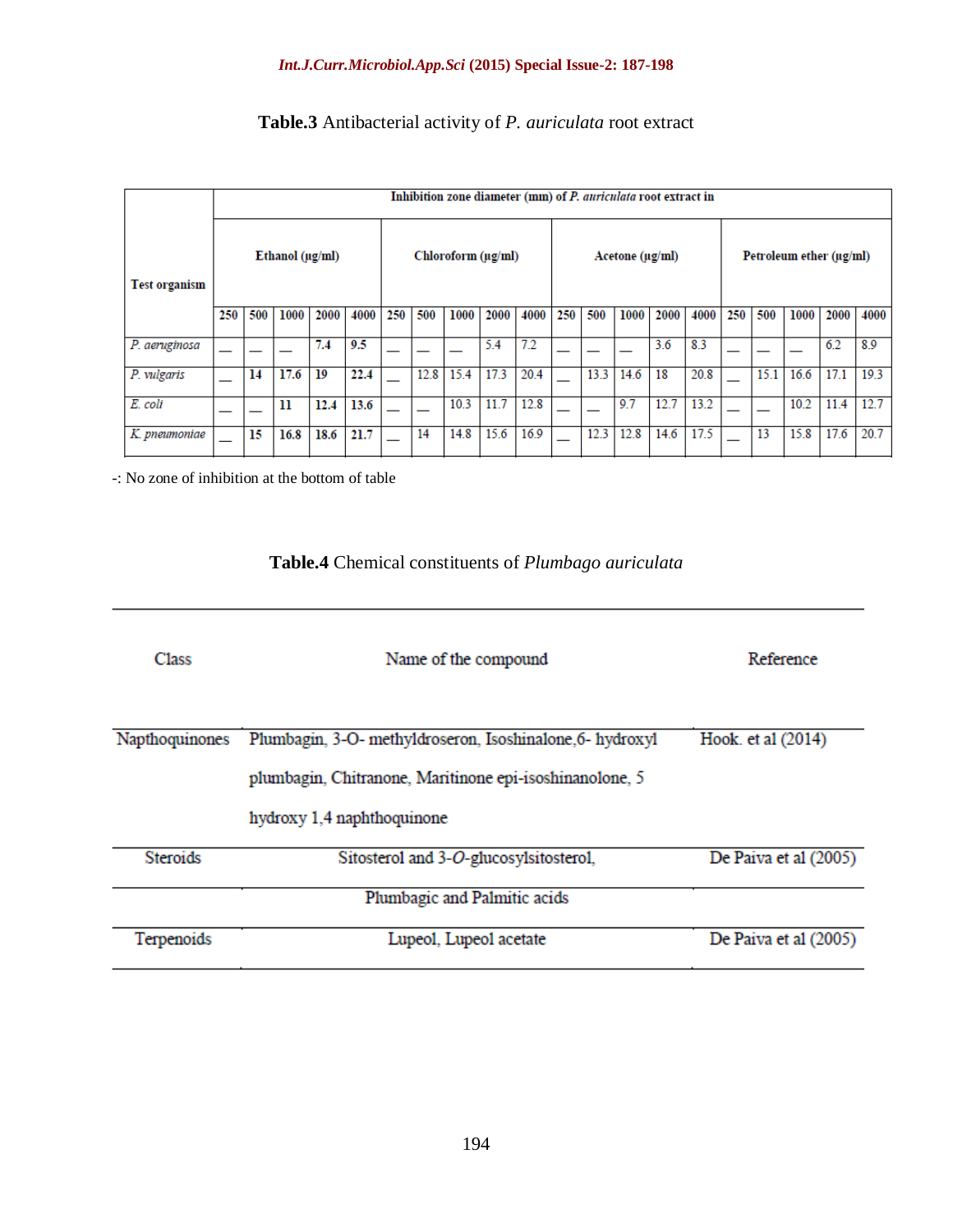| Klebsiella pneumoniae   |                         |  |
|-------------------------|-------------------------|--|
|                         |                         |  |
| <b>Before</b>           | After                   |  |
| Curing                  | Curing                  |  |
| $\overline{\mathbf{R}}$ | $\overline{\mathbf{R}}$ |  |
| R                       | R                       |  |
| $\overline{\mathbb{R}}$ | R                       |  |
| 13                      | 33                      |  |
| R<br>R                  |                         |  |
| $\overline{\mathbf{R}}$ | 29                      |  |
| $\overline{\mathbf{R}}$ | $\overline{32}$         |  |
| 15                      | $\overline{27}$         |  |
| R                       | 33                      |  |
| $\overline{\mathbb{R}}$ | $\overline{\mathbb{R}}$ |  |
| $\overline{\mathbf{R}}$ | $\overline{\mathbb{R}}$ |  |
| R                       | 25                      |  |
| $\overline{\mathbf{R}}$ | $\overline{\mathbb{R}}$ |  |
| $\overline{\mathbf{R}}$ | $\overline{\mathbb{R}}$ |  |
| R                       | R                       |  |
| $\overline{15}$         | 34                      |  |
| $\overline{15}$         | 35                      |  |
| 15                      | 34                      |  |
|                         |                         |  |

**Table.5** Antibiotic resistance pattern of bacterial strains before and after curing by *Plumbago auriculata*

R : Resistant at the bottom of table

**Table.6** Plasmid cuing by root extracts of *Plumbago auriculata* by employing successive extraction

|               |                                       | <b>Ethanol extract of</b> |                             |  |  |  |  |  |
|---------------|---------------------------------------|---------------------------|-----------------------------|--|--|--|--|--|
| <b>Strain</b> | Antibiotic resistance markers         |                           | P. auriculata               |  |  |  |  |  |
|               |                                       | Conc.                     | <b>Efficiency of curing</b> |  |  |  |  |  |
|               |                                       | $(\mu g/ml)$              | (%)                         |  |  |  |  |  |
| P. aeruginosa | CL, COT, CTR, SPX, CIP                | >1000                     | 13                          |  |  |  |  |  |
| P. vulgaris   | IPM, TOB, LE, K, GEN, S, CTR, CPD, TI | 500                       | 32                          |  |  |  |  |  |
| E. coli       | GEN, CL, NA, LE, AK                   | 1000                      | 15                          |  |  |  |  |  |
| K. pneumoniae | CIP, MO, SPX, LE, NX, K, GAT, AK, CTR | 500                       | 30                          |  |  |  |  |  |

CL: Colistin, COT: Co-trimoxazole, CTR: Ceftriaxone, SPX: Sparfloxacin, CIP: Ciprofloxacin, AK: Amikacin, GEN: Gentamicin, LE: Levofloxacin, NA: Nalidixic acid, IPM: Impinem, TOB: Tobramycin, K: Kanamycin, S: Streptomycin, CPD: Cefpodoxime, TI: Ticarcillin, MO: Moxifloxacin, NX: Norfloxacin, GAT: Gatifloxacin. Successive extraction of *Plumbago auriculata* roots powder with solvents of increasing polarity was performed. Growth from SIC was serially diluted and plated on Luria agar to get isolated colonies. 100 colonies were replicated on Luria agar and Luria agar containing antibiotic (10µg/ml). Colonies that grew on Luria agar but not on Luria agar containing antibiotic were considered as cured colonies.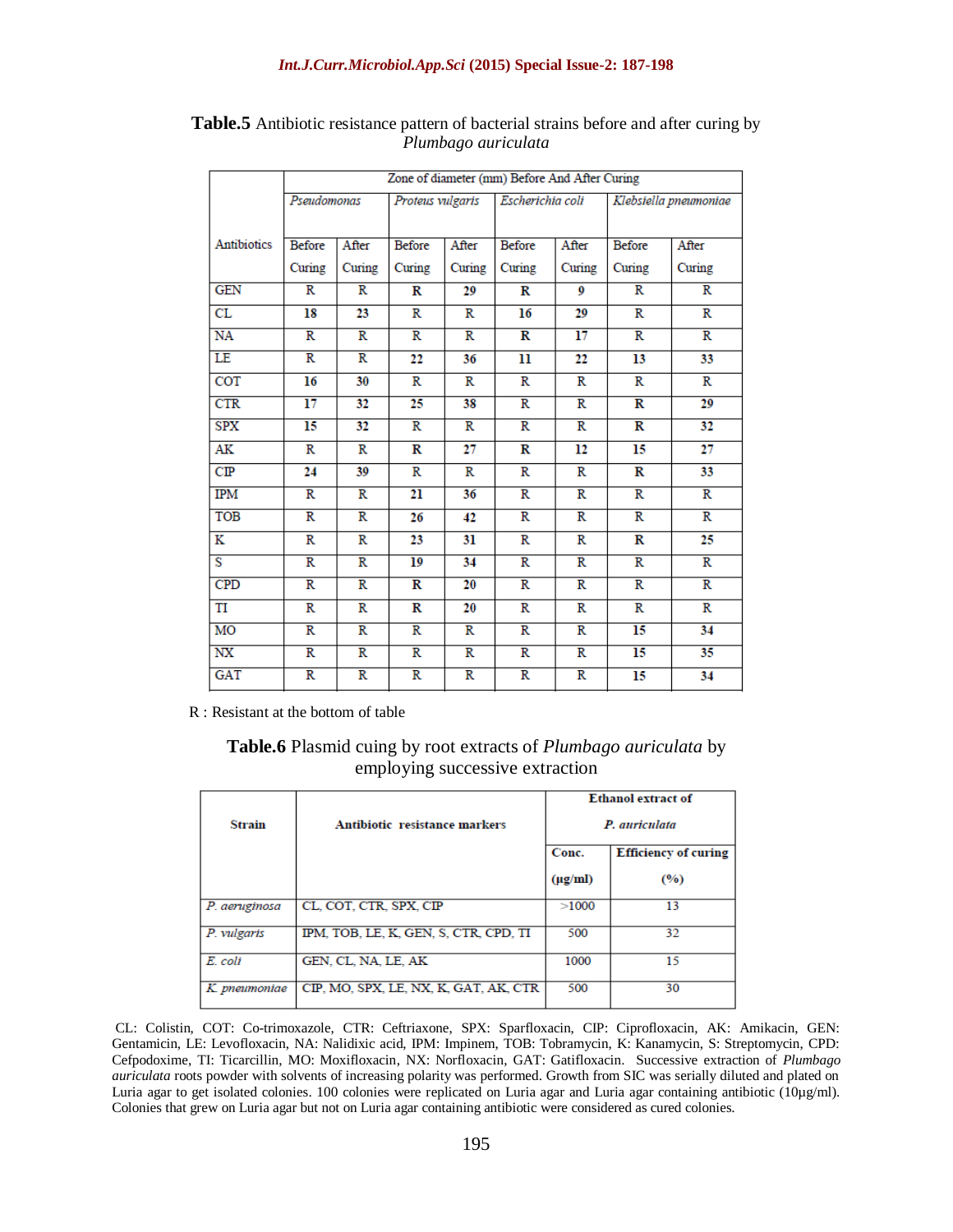| <b>Bacterial</b> |                 | <b>Acridine Orange</b> |                 | Plumbagin  | <b>Ethanol root extract</b> |            |  |  |
|------------------|-----------------|------------------------|-----------------|------------|-----------------------------|------------|--|--|
| Strain           | SIC<br>% curing |                        | SIC<br>% curing |            | SIC                         | % curing   |  |  |
|                  | $(\mu g/ml)$    | efficiency             | $(\mu g/ml)$    | efficiency | $(\mu g/ml)$                | efficiency |  |  |
| P. aeruginosa    | 1000            |                        | 500             |            | >1000                       | 13         |  |  |
| P. vulgaris      | 250             | 19                     | 125             | 30         | 500                         | 32         |  |  |
| E. coli          | 250             | 8                      | 250             | 11         | 1000                        | 15         |  |  |
| K. pneumoniae    | 500             | 18                     | 250             | 26         | 500                         | 30         |  |  |

**Table.7** Curing of R-plasmids from clinical isolates by acridine orange, plumbagin and *Plumbago auriculata* root extracts

\* SIC \_ Subinhibitory concentration (µg/ml) used in plasmid curing Total number of clones tested was 100.

The findings of present study hold importance as there are many known antibiotics that are no longer effective owing to resistant strains of bacteria. Already ineffective antibiotics can be made effective if R-plasmid-encoded antibiotic resistance is removed from the bacterial population, as proved from the current investigation. The antibiotic resistance may occur due to mutations. Mutagenic activity of the compound can be harmful especially in clinical applications. The loss of antibiotic resistance was due to loss of plasmidencoded genes and not due to mutations, which was confirmed by the physical loss of plasmid observed in agarose gel electrophoresis. The concentrations of the crude extract used in this study were sub inhibitory. Since bacteria were already resistant at these concentrations they are less likely to develop resistance against it.

The antibiotic resistance reversal by *P. auriculata* would be attributed to the curing of R-plasmids harbored by these MDR nosocomial bacterial strains of clinical origin. The root extracts of *P. auriculata* would be a possible source to cure antibiotic resistance in multi-drug resistant strains of microorganisms from community as well as hospital settings. Many of the ineffective antibiotics could be used again if used in combination with such curing agent. *P. auriculata* is used in traditional system of Indian medicine in the treatment of neurological disorders like Parkinson's disease, Alzheimer and Huntington's disease. So it cannot be toxic to humans. Therefore *P. auriculata* extracts as curing agent would be better than hazardous curing agents like ethidium bromide, acridine orange, SDS etc. It can be concluded from the present investigation that root extracts of *P. auriculata* successfully reversed the multiple antibiotic resistance in cured derivatives making them sensitive to antibiotics. Thus, such root extracts as plasmid curing agents have tremendous advantage in the treatment of nosocomial infections.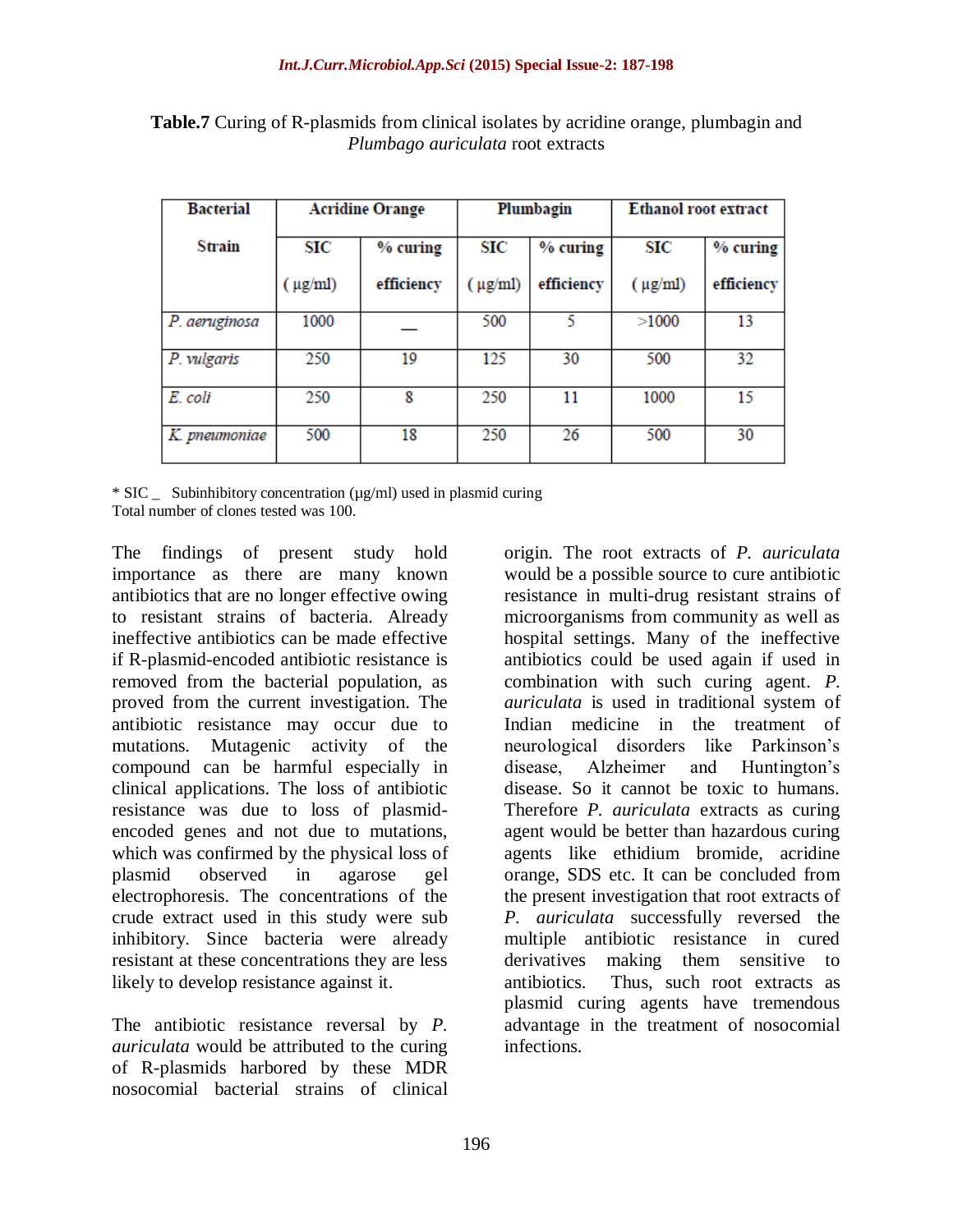### **References**

- Adel. K. Khder, and Srwa. A. Muhammed. 2010. Potential of Aqueous and Alcohol Extracts of Quercus infectoria, Linusmus itatissium and Cinnamomum zeylanicium as Antimicrobials and Curing of Antibiotic Resistance in E. Coli Current Research Journal of Biological Sciences 2(5): 333-337, 2010 ISSN: 2041-0778
- Akter, S., Rafiq-Un-Nabi, F. Ahmed. Rupa, Md. L. Bariand and M. A. Hossain. Antibiotic resistance and plasmid profiles in bacteria isolated from marketfresh vegetables. Agriculture, Food and Analytical Bacteriology.
- De Paiva Selma Ribeiro, Maria Raquel Figueiredo. and Maria Auxiliadora Coelho Kaplan 2005. Isolation of secondary metabolites from roots of *Plumbago auriculata* by counter current chromatography Phytochemical Analysis Volume 16, Issue 4, (2005)
- Deshpande., NM, Dhakephalkar. PK, and Kanekar PP.2001. Plasmid mediated dimethoate degradation in Pseudomonas aeruginosa MCMB-427. Lett App Microbiol 2001 ; 33 : 275-279.
- Dhakephalkar., P.K. & Chopade, B.A. 1994 High levels of multiple metal resistance and its correlation to antibiotic resistance in environmental isolates of Acinetobacter. BioMetals 7, 67-74.
- Dorni, C.A., Vidyalakshmi, K.S. Vasanthi, H.R, Rajamanickam, G.V and Dubey,G.P. 2006. Anti-inflammatory activity of Plumbago capensis. Pharmacognosy magazine, 2(8):239-243.
- Gabriella. Spengler., Annamária. Molnár, Zsuzsanna. Schelz, Leonard. Amaral, Derek. Sharples, and Joseph. Molnár. 2006. The Mechanism of plasmid curing in bacteria. Current Drug Targets.
- Gamal Mohamed Elsherbiny., Curing of Plasmid - Mediated Antibiotics Resistance in Multi-Drug Resistant

Staphylococcus sp. The international journal of research publications.

- Hayfaa. M. Elias., Marwan. Khalil. Qader and Wasan. M. Salih. 2013. Determination of plasmid DNA role in multidrug resistant Pseudomonas aeruginosa clinical isolates. International Journal of Microbiology and Immunology Research Vol. 1(8), pp. 080-086.
- Hêro. F., and Salah. Akrayi. 2012. Antibacterial effect of seed extracts of Cardamom (Elettaria Cardamomum) against Staphylococcus aureus And Proteus mirabilis. Tikrit Journal Of Pure Science 17 (2) ISSN: 1813 – 1662.
- Hook., C. Mills and H.Sheridan.2014. studies in natural products chemistry. Volume 41.
- Ingroff AE., Pfaller M, Erwin ME and Jones RN. (1996). Interlaboratory evaluation of E test for testing antifungal susceptibilities of pathogenic yeasts to five antifungal agents by using Casitone agar and solidified RPMI 1640 medium with 2% glucose. Journal of Clinical Microbiology .34(4): 848-852.
- John. S. Wolfson., and David. c. Hooper.1985. The fluoroquinolones: structures, mechanisms of action and Resistance, and spectra of activity in vitro. Antimicrobial Agents And Chemotherapy, P. 581-586 Vol. 28, No. 4
- Kado C. L., S. T. Liu. 1981: Rapid procedure for detection and isolation of large and small plasmids. Journal of Bacteriology, Mar. 1981, P. 1365-1373 Vol. 145, No. 3.
- Kloos W. E., and Schleifer. K. H. Genus IV Staphylococcus Rosenbach. 1884, 18AL. In Bergey's Manual of Systematic Bacteriology, Sneath PHA, Mair NS, Sharpe ME, Holt JG, Editors. Baltimore: Williams and Wilkins. U.S.A, 1986 p 1013-1035.
- Lee CK., Kin KH, Moon. KH and Shun. K. H. 1998. Screening and isolation of antibiotic resistance inhibitors from herb materials – resistance inhibition of